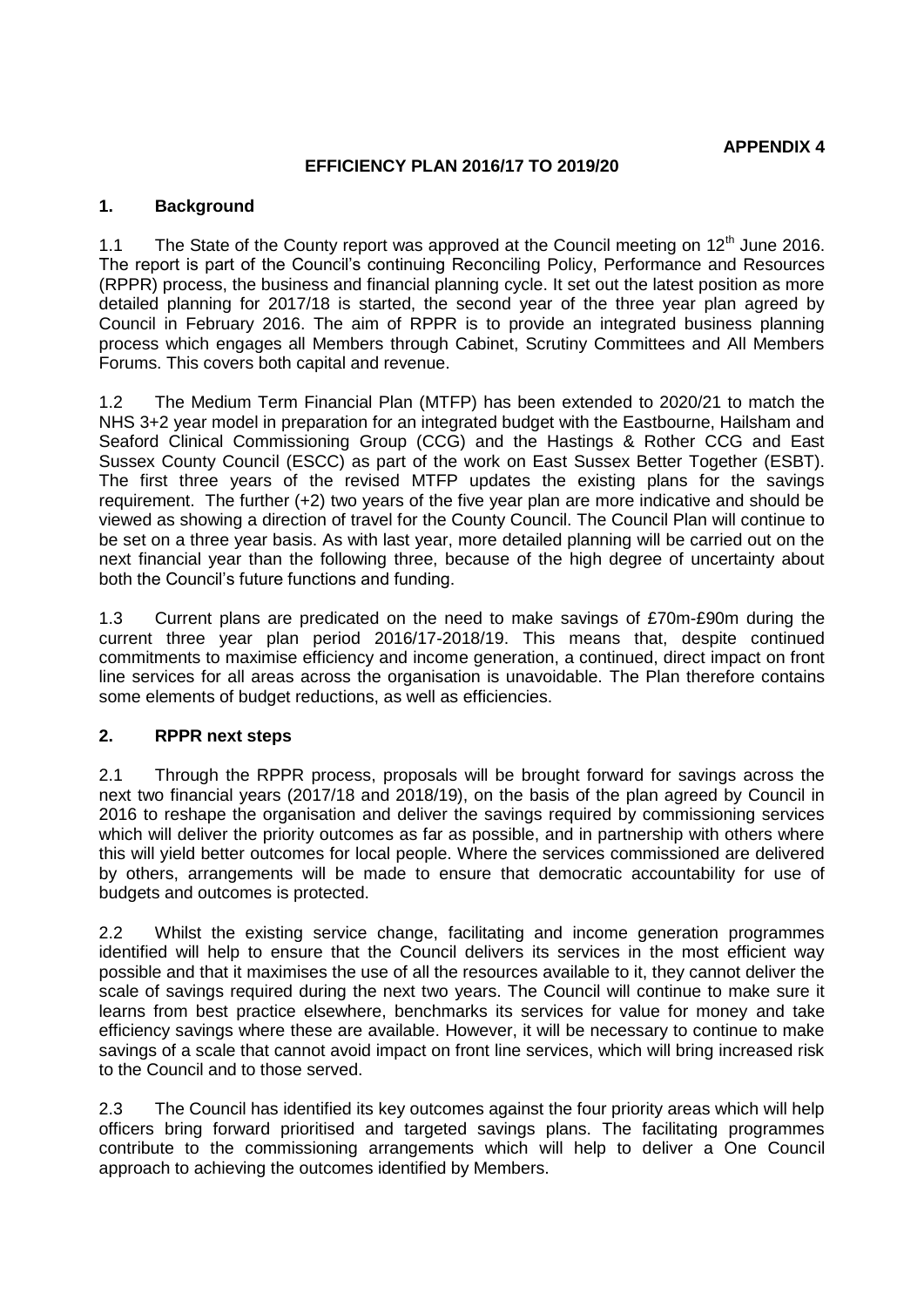2.4 The priority outcomes and operating principles are being used to shape the work already underway in relation to the elements in the strategic challenge diagram. Chief Officers used the priority outcomes to identify areas of search for savings agreed in October 2015. These are:

- Adult Social Care integrating work with health to take a single view of health and care requirement;
- Children's Services integrated services with partner agencies; ensuring the right people work with the right children, families and settings in the right way for the right amount of time; integrated work with Adult Social Care and NHS; and mobilising communities and other partners to help children, young people and families as part of the community resilience work and increased digitalisation of service access;
- Review the Capital Programme to ensure the right choices are being made between revenue and capital to meet basic need in the county; and
- Commissioning Strategy for community based services, such as libraries.

2.5 Whilst planning has continued on the current savings assumptions over the summer, there remains significant uncertainty in some key areas. For example, the implications of accepting the Government's four year funding offer, the new arrangements for localisation of business rates are at a very early stage of development by Government and plans in Adult and Children's Social Care are dependent on integration with health, the full implications of which are being developed and are yet to be considered by Members. Focused work has continued over the summer on a number of aspects of the MTFP and Members will be updated in September. At that point, it is hoped that there will be greater certainty about what level of additional savings will be necessary. More detailed services and savings plans will be considered in October.

# **3. Council Priority Outcomes**

3.1 Last year, Members endorsed the existing priority outcomes, which provide a focus for decisions about spending and savings and direct work across the Council. The outcome that "the Council makes the best use of resources" is a test that will be applied to all activities. The other three priority outcomes are:

- Driving economic growth;
- Keeping vulnerable people safe; and
- Helping people help themselves.

# **4. Medium Term Financial Plan (MTFP) and Capital Programme**

4.1 The MTFP was approved at County Council on 12 July as part of the State of the County report. The latest projections detailed in Figure 1 show a deficit of £5m over the three year MTFP period and £29.5m by 2020/21. This is within the context of a very uncertain financial outlook and in addition to savings of £64m which have already been planned. Therefore, the total savings requirement for the three year MTFP remains close to the £70m to £90m range as previously identified.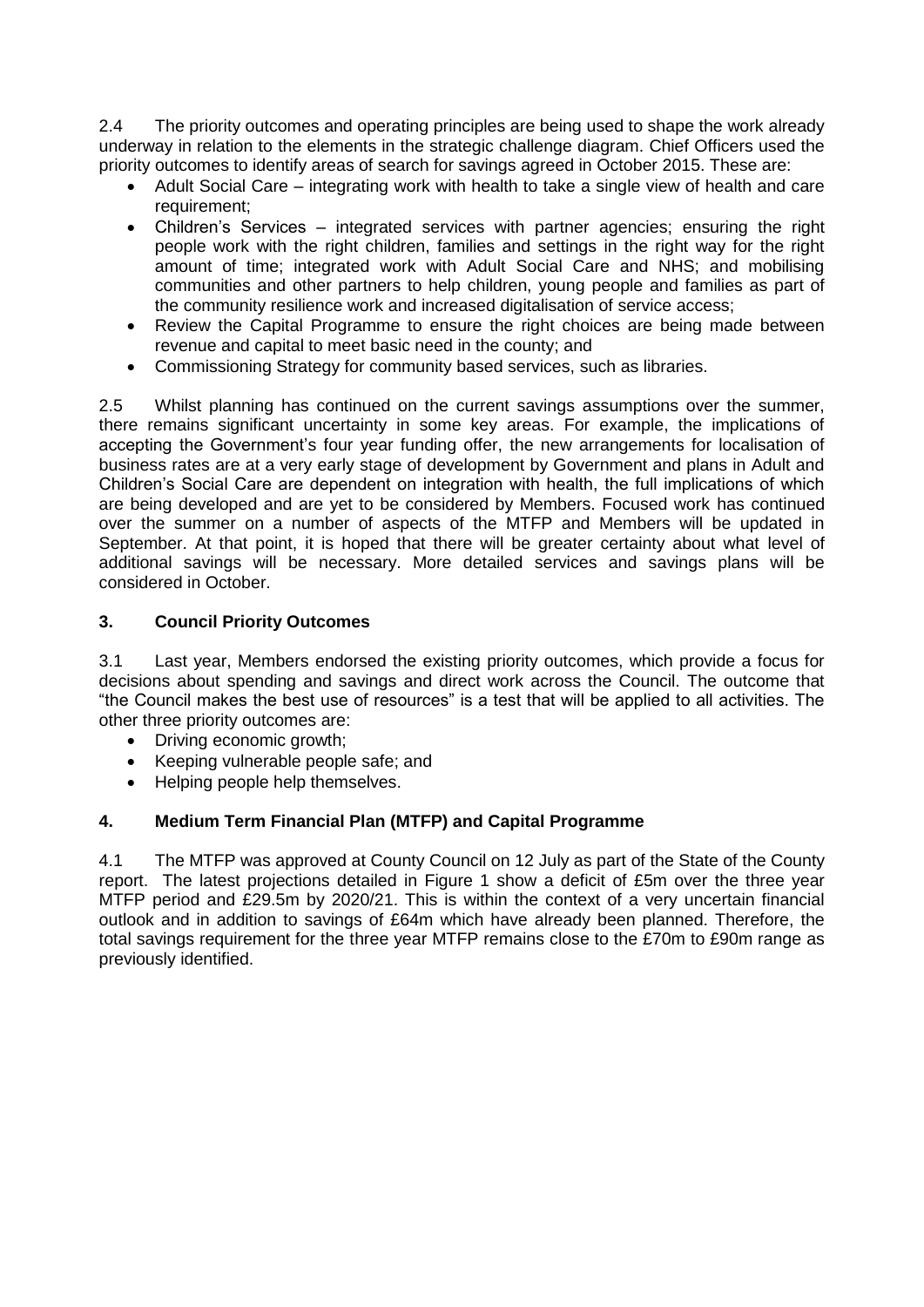4.2 The table below sets out the existing savings plans by department:

| <b>Department</b>                      | 2016/17 | 2017/18 | 2018/19 | Total  |  |  |  |  |
|----------------------------------------|---------|---------|---------|--------|--|--|--|--|
|                                        | £'000   |         |         |        |  |  |  |  |
| <b>Adult Social Care</b>               | 7,955   | 10,093  | 20,000  | 38,048 |  |  |  |  |
| <b>Business Services/Orbis</b>         | 312     | 981     | 1,396   | 2,689  |  |  |  |  |
| Children's Services (excl. schools)    | 4,985   | 3,175   | 4,972   | 13,132 |  |  |  |  |
| Communities, Economy & Transport       | 3,117   | 999     | 894     | 5,010  |  |  |  |  |
| <b>Governance Services</b>             | 180     | 100     | 104     | 384    |  |  |  |  |
| <b>Subtotal Departments</b>            | 16,549  | 15,348  | 27,366  | 59,263 |  |  |  |  |
| <b>Treasury Management</b>             | 3,000   |         |         | 3,000  |  |  |  |  |
| Capital Programme Management           |         | 2,000   |         | 2,000  |  |  |  |  |
| <b>Subtotal Centrally Held Budgets</b> | 3,000   | 2,000   | 0       | 5,000  |  |  |  |  |
| <b>TOTAL SAVINGS</b>                   | 19,549  | 17,348  | 27,366  | 64,263 |  |  |  |  |

Over two thirds of the savings in years two and three are within ASC budgets and are largely reliant on integration with Health.

4.3 The approved capital programme reported at County Council on 12 July as part of the State of the County report is also attached at Figure 1.

# **5. Meeting the Strategic Challenge**

5.1 Each year, the key elements which will help the Council meet the strategic challenges it faces are identified. The key elements over the next 18 months are set out below, together with progress against them.



### Cross-Council Facilitating Programmes

5.2 A summary of the progress on the cross-Council facilitating programmes which will help ESCC work most effectively in future years is set out below: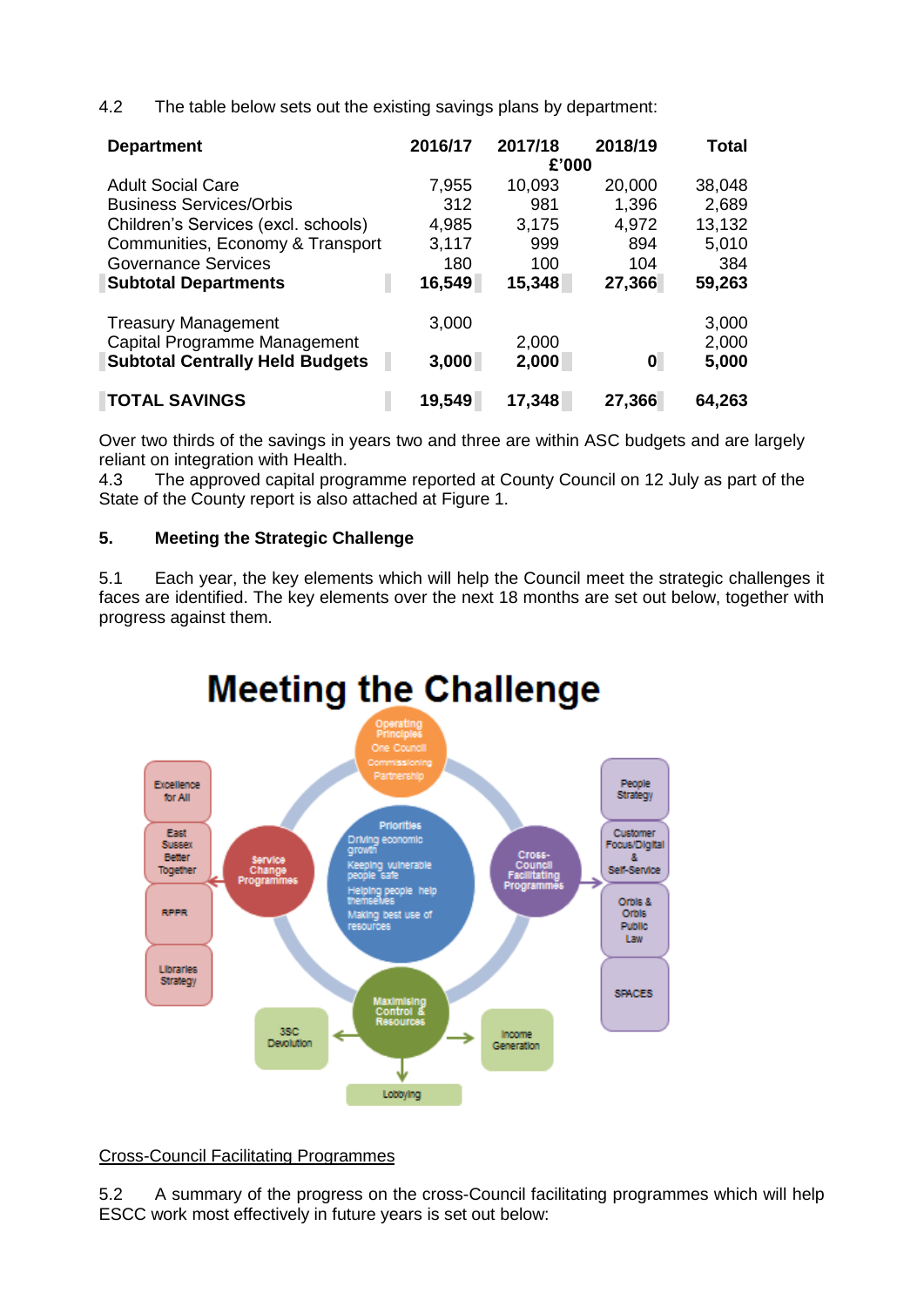i) **People Strategy** – the People Strategy is being implemented. The key issues for the Authority in the coming year are the effects of the National Living Wage, the apprenticeship levy and national targets for recruitment of apprentices on finances and workforce. In addition to working with the LGA to avoid a top-down target for apprentice numbers from Government and to exclude schools from these plans, work on devolution will include proposals for freedom to use the levy locally to support the skills needs in the wider economy.

ii) **Customer Focus** – improvements are being developed to the way in which the Council deals with customers and to the recording of performance so that customers are served well and consistently, whether services are provided internally or externally. Plans are also being developed on a number of digital projects aimed at improving business intelligence and efficiency.

iii) **Orbis and Orbis Public Law** – these key partnerships with South East Seven Authorities will improve both the efficiency and resilience of key back office services. This will enable services to continue to be provided against a background of diminishing resources.

iv) **SPACES** – the programme aims to achieve £30m in capital receipts, £10m reduction in revenue costs and a 20% reduction in  $CO<sub>2</sub>$  emissions across the public estate in East Sussex. To date, nearly £6m of benefits have been delivered and a further £10m identified for delivery. This includes £525,000 year on year revenue savings and over £1.1m capital receipts for ESCC.

### Maximising Control and Independence

5.3 In order to be able to plan effectively for the future and to maximise the resources available to help local people, the Council is working to ensure as much local control and predictability about its resources as possible. This work is supported by the following workstreams:

i) **Income Generation** – the Council continues to place a high priority on income generation and work continues through the Member and officer group which has both senior officers and Lead Member involvement.

ii) **Devolution** – the Three Southern Counties (3SC) area has a different economic profile from those which have already signed deals with the Government, as the 3SC area is a net contributor to the economy of the country. A devolution deal which offers the area greater benefit from the income generated within it will help to maintain the growth the UK economy needs and enable the area to have the infrastructure necessary to support that growth and maintain the quality of life of local people. Good progress is being made in building the partnership which will deliver the deal if it is agreed with Government and initial discussions have been held with the Treasury over the Government's appetite to negotiate a deal which has a greater scope and ambition than most which have been signed to date.

### Service Change Programmes

5.4 In response to changes in legislation and in preparation for the scale of savings anticipated during the next planning period, a number of service change streams have been developed. It will be through these change streams, supported by the cross-Council facilitating programmes, that services will be reshaped in a way that will help them become sustainable in the future.

### **Excellence for All**

5.5 Excellence for All 2016/17 sets out how the Council, in partnership with all educational providers across the county, will build on the successes of the past two years to create a truly excellent and inclusive education system for the children and young people of East Sussex.

5.6 Since the original Excellence for All was published in 2013, the Council and its partners have moved a long way towards achieving the shared vision that "all children and young people who are educated in East Sussex will attend an establishment that is at least rated "good" by Ofsted…and will make good levels of progress". Key achievements to date include:

 Outcomes have increased significantly since 2013, with pupils achieving at least in line with national averages on most indicators, and well above on some, such as the percentage of early years children achieving a Good Level of Development;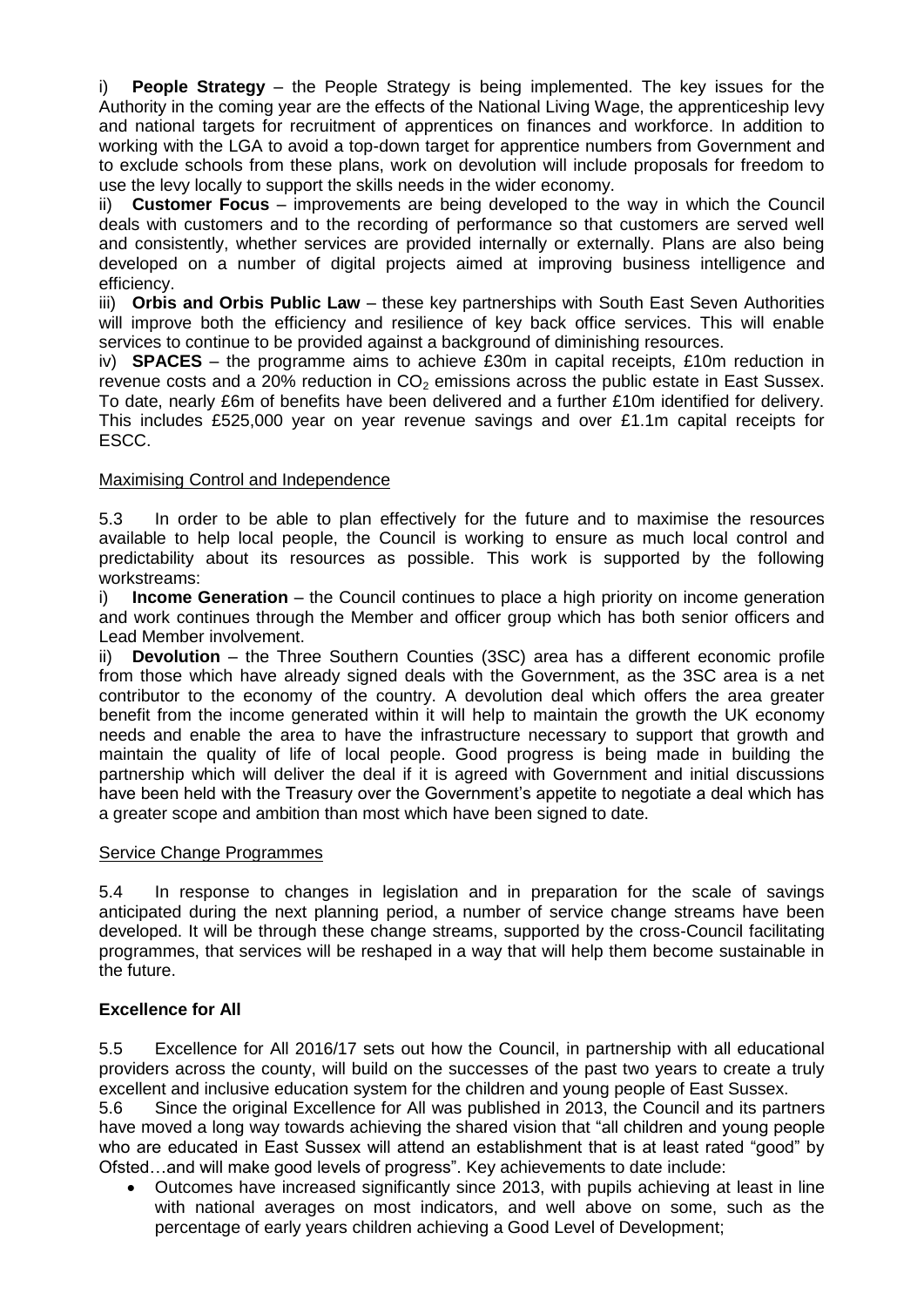- There has been a rapid increase in the number of children having access to high quality primary education, with over 80% of primary schools now judged "good" or better by Ofsted;
- The early years, secondary and post-16 sectors continue to perform well in terms of Ofsted outcomes;
- Positive reductions have been secured in fixed term exclusions since 2014; and
- The percentage of 16-18 year olds participating in education, employment or training continues to rise.

5.7 The strategy sets out how, in partnership with all local providers, the Local Authority will build on this success to deliver five key objectives over the next two years:

- Every school, college and setting to be judged at least "good" by Ofsted, and increase the proportion of schools judged to be "outstanding";
- Performance at all Key Stages to be at least in the second quartile and, in many instances, in the top quartile on all key outcome measures;
- Accelerate progress for all key groups of pupils at all ability levels, with a particular focus on disadvantaged learners and those with Special Educational Needs and Disabilities, in order to close gaps in achievement at all Key Stages;
- Increase attendance and reduce both fixed term and permanent exclusions in line with national averages; and
- Every young person to be able to access high quality employment, further education or training up to the age of 19.

5.8 Whilst there will be little change in the numbers of children in the county, the peak in birth rates in 2010/11 and the changes in distribution of school age children in the area will mean that there are pressures on school places in some areas.

### **East Sussex Better Together (ESBT)**

5.9 ESBT aims to develop a fully integrated health and social care system in East Sussex by 2018, ensuring every person enjoys proactive, joined-up care and support that enables them to live as independently as possible. The programme will help to bridge the funding gap of £135m by 2020 in health and social care in the ESBT area.

5.10 A single planning process is being developed further in the ESBT area which will ensure that decisions about services and finances are taken in a co-ordinated way across the Eastbourne, Hailsham and Seaford CCG and the Hastings & Rother CCG and ESCC and that resources are pooled. This will optimise health and social care outcomes for local people, whilst preserving the sovereignty and accountability of each organisation.

5.11 The position in the area covered by the High Weald Lewes Havens (HWLH) CCG remains the same as last year, where ESCC will work as closely as possible with health colleagues to improve integration. A programme of joint work is in development and this will be reported to Cabinet, however plans in this area are much less developed.

5.12 The different approaches and different stages of development of the joint programmes may lead to a divergence in the health and social care services offered across the county. The ESBT areas may benefit from new, integrated services which meet the growing needs of the older population which may not be immediately available in the HWLH CCG area. The need to make savings across the whole area in order to deliver a balanced budget could further exacerbate the difference across the county.

### **Highways Contract Re-let**

5.13 The new highways contract which started in May 2016 will deliver savings of just over £1m per annum. The contract means the Council is responsible for managing the contract and the asset, but delivery of the contracted outcomes is the responsibility of the contractor.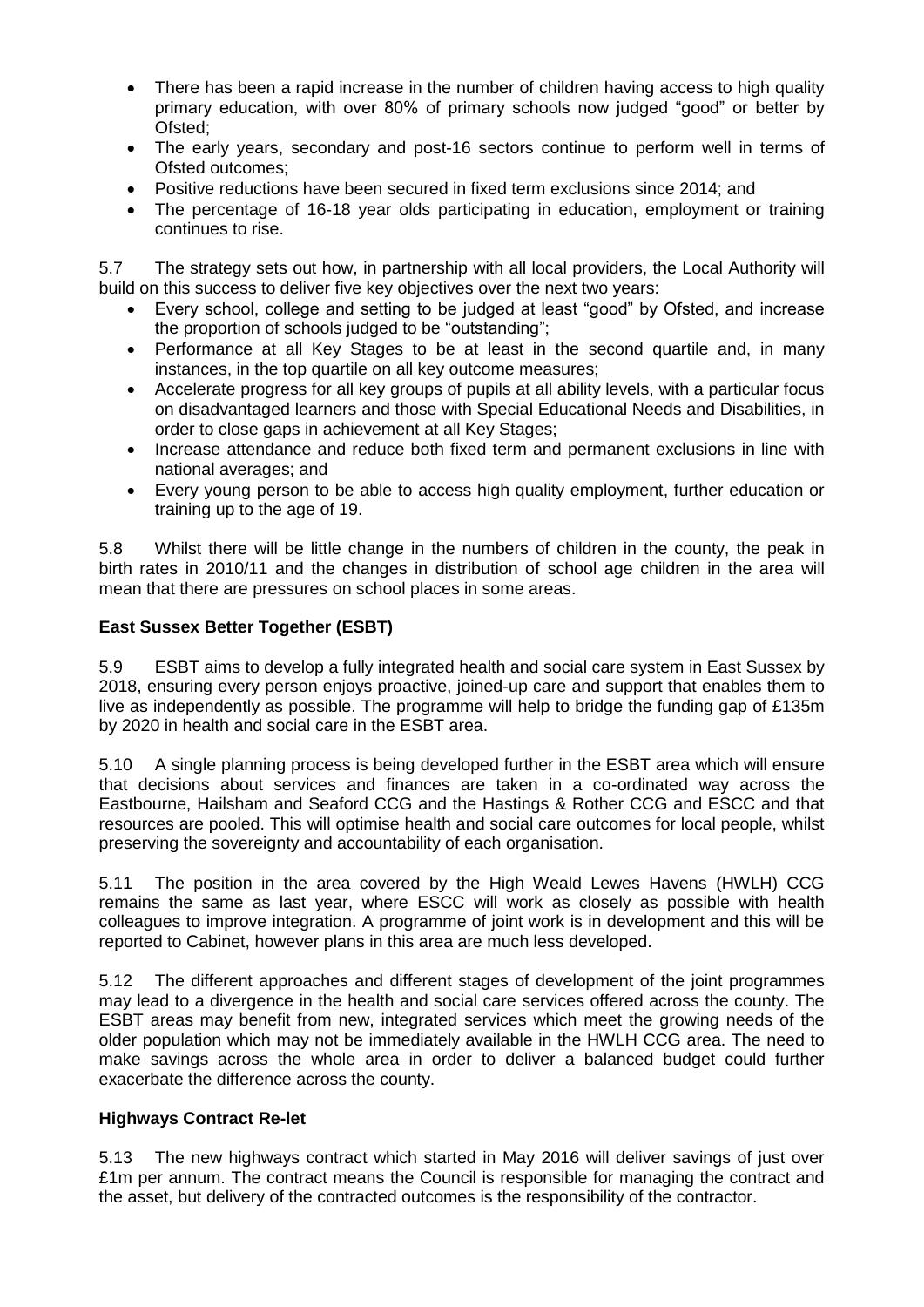# **6. Monitoring**

6.1 Progress against performance targets and budgets are reviewed on a quarterly basis by the Cabinet. A risk register is maintained to monitor key corporate risks and the Audit, Best Value and Community Services Scrutiny Committee consider monitoring reports on a regular basis.<br>6.2

The role of Scrutiny in the RPPR process is vitally important. Each scrutiny committee brings to bear its collective experience of undertaking scrutiny projects and has the opportunity to add its views on where savings should be sought. Ultimately, each scrutiny committee will provide commentary and recommendations to be taken into account by Cabinet and Council before final decisions are taken on the following next year's budget and Council Plan.

### **7. Conclusion**

7.1 This efficiency plan sets out the Council's priority outcomes, the latest approved MTFP and shows how the strategic challenges will be met.

**MTFP to be inserted**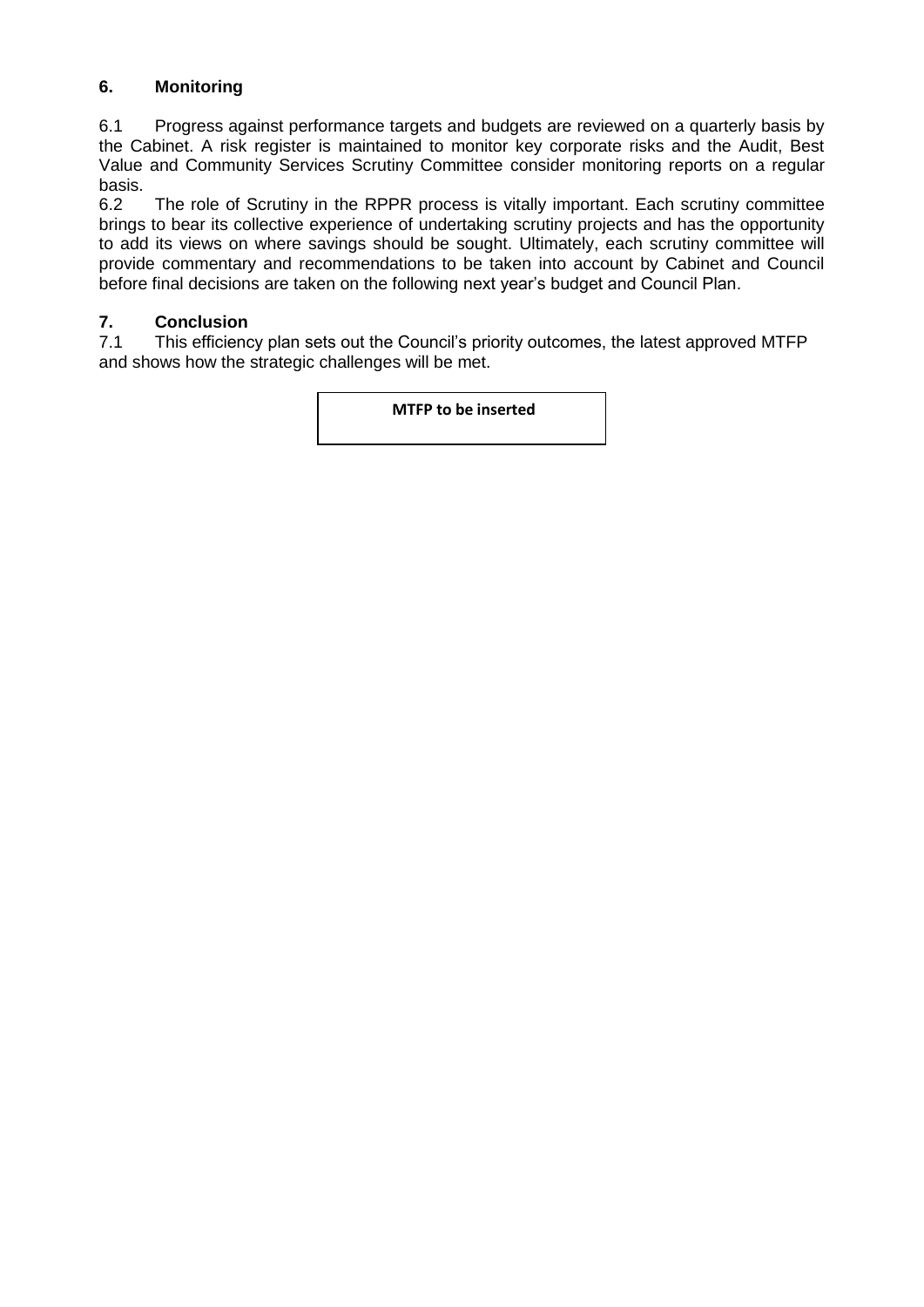|                                                                                                | <b>Total</b>                 | <b>Updated</b>               | 16/17                       | 17/18                   | <b>Total</b>                |
|------------------------------------------------------------------------------------------------|------------------------------|------------------------------|-----------------------------|-------------------------|-----------------------------|
| CAPITAL PROGRAMME 2016-17 - SOC POSITION                                                       | <b>Budget</b><br>£'000       | <b>Previous</b><br>£'000     | <b>Updated</b><br>£'000     | <b>Current</b><br>£'000 | Remaining<br>£'000          |
| <b>Adult Social Care</b>                                                                       |                              |                              |                             |                         |                             |
| Older People's Service Improvements (formerly Opportunities)                                   | 536                          | 400                          | 136                         |                         | 136                         |
| Greenwood, Bexhill-on-Sea                                                                      | 463                          | 424                          | 39                          |                         | 39                          |
| <b>Extension to Warwick House</b>                                                              | 7,331                        | 7,212                        | 119                         |                         | 119                         |
| Social Care Information System                                                                 | 4,258                        | 4,127                        | 131                         |                         | 131                         |
| <b>LD Service Opportunities</b><br><b>PSS Grant - 94189</b>                                    | 5,107<br>(1,900)             | 1,413<br>(848)               | 3,194<br>(1,052)            | 500                     | 3,694<br>(1,052)            |
| Refurbishment of Facilities to meet Care Quality Commission Standards                          | 374                          | 347                          | 27                          |                         | 27                          |
| <b>House Adaptations</b>                                                                       | 3,332                        | 2,579                        | 486                         | 267                     | 753                         |
|                                                                                                | 21,401<br>(1,900)<br>19,501  | 16,502<br>(848)<br>15,654    | 4,132<br>(1,052)<br>3,080   | 767<br>767              | 4,899<br>(1,052)<br>3,847   |
| <b>Business Services</b>                                                                       |                              |                              |                             |                         |                             |
| Core Back Office Services                                                                      | 1,470                        | 847                          | 623                         |                         | 623                         |
| The Link                                                                                       | 2,718                        | 2,649                        | 69                          |                         | 69                          |
| <b>SALIX Contract</b><br>SALIX Grant - 94106                                                   | 2,644<br>(2,085)             | 2,264<br>(1,705)             | 380<br>(380)                |                         | 380<br>(380)                |
| <b>Property Agile Works</b>                                                                    | 9,029                        | 5,790                        | 3,239                       |                         | 3,239                       |
| Core Programme - Capital Building Improvements                                                 | 40,898                       | 22,251                       | 9,048                       | 9,599                   | 18,647                      |
| Core Programme - ICT Strategy Implementation                                                   | 11,039                       | 7,879                        | 2,050                       | 1,110                   | 3,160                       |
|                                                                                                | 67,798<br>(2,085)<br>65,713  | 41,680<br>(1,705)<br>39,975  | 15,409<br>(380)<br>15,029   | 10,709<br>10.709        | 26,118<br>(380)<br>25,738   |
| <b>Children's Services</b>                                                                     |                              |                              |                             |                         |                             |
| ASDC 2012/13                                                                                   | 497                          | 484                          | 13                          |                         | 13                          |
| Mobile Replacement Programme                                                                   | 8,059                        | 7,909                        | 150                         |                         | 150                         |
| <b>Family Contact</b>                                                                          | 346                          | 308                          | 38                          |                         | 38                          |
| House Adaptations for Disabled Children's Carers Homes                                         | 1,255                        | 870                          | 294                         | 91                      | 385                         |
| Universal Infant Free School Meals<br>Free School Meals Grant - 94194                          | 1,961<br>(1,961)             | 1,272<br>(1,272)             | 689<br>(689)                |                         | 689<br>(689)                |
| Early Years 2yr Old Grant                                                                      | 3,031                        | 2,774                        | 257                         |                         | 257                         |
| <b>Schools Delegated Capital</b><br>Grant - 94977                                              | 5,828<br>(5,828)             | 4,900<br>(4,900)             | 928<br>(928)                |                         | 928<br>(928)                |
| Core Programme - Schools Basic Need                                                            | 85,432                       | 54,299                       | 19,998                      | 11,135                  | 31,133                      |
|                                                                                                | 106,409<br>(7,789)<br>98,620 | 72,816<br>(6, 172)<br>66,644 | 22,367<br>(1,617)<br>20,750 | 11,226<br>11,226        | 33,593<br>(1,617)<br>31,976 |
| <b>Communities, Economy &amp; Transport</b>                                                    |                              |                              |                             |                         |                             |
| New Archive and Record Office - "The Keep" - Phase 1 & 2<br><b>Other Contributions - 94642</b> | 20,207<br>(6,958)            | 20,120<br>(6,948)            | 87<br>(10)                  |                         | 87<br>(10)                  |
|                                                                                                |                              |                              |                             |                         |                             |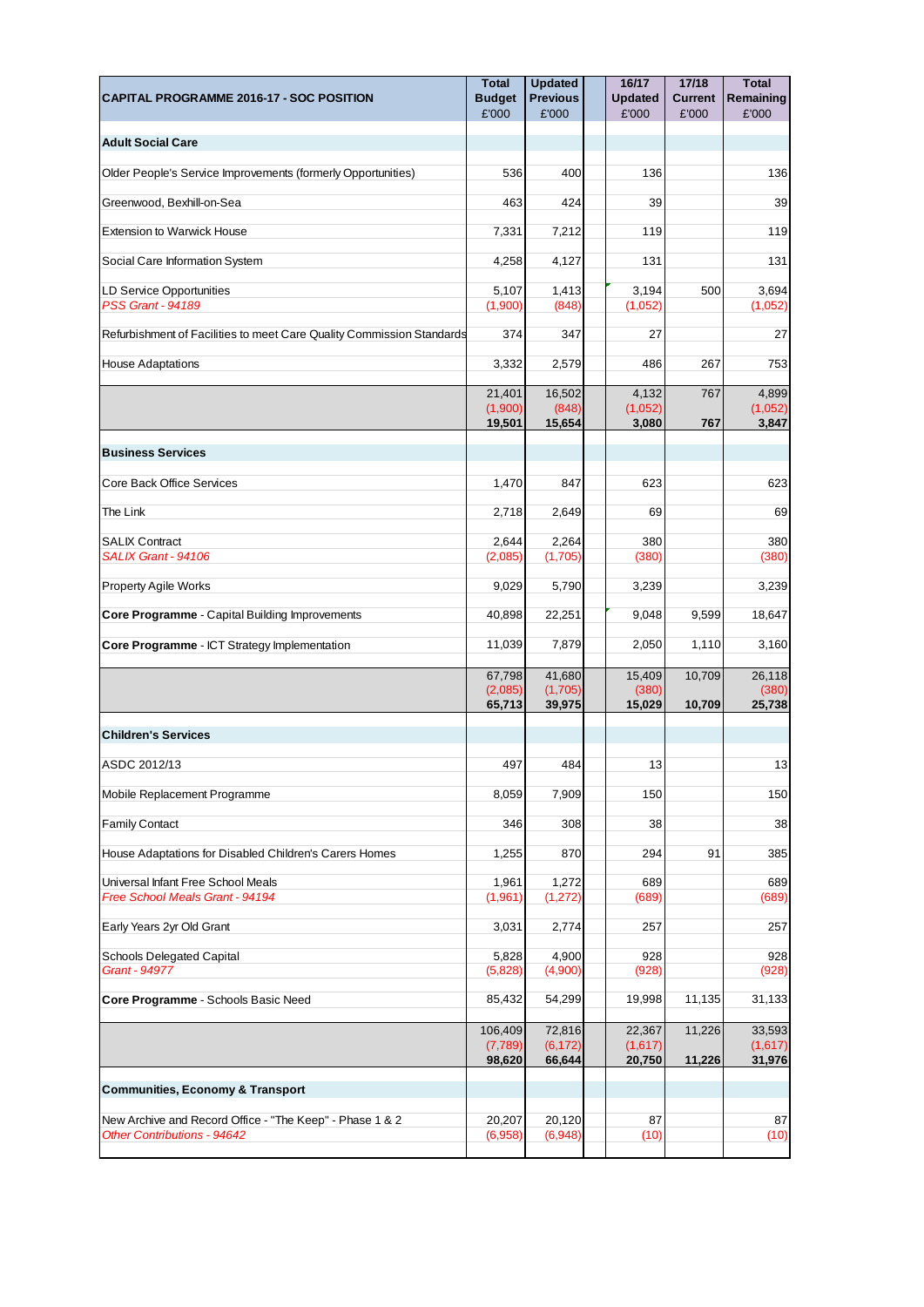|                                                       | <b>Total</b>     | <b>Updated</b>  | 16/17          | 17/18          | <b>Total</b>     |
|-------------------------------------------------------|------------------|-----------------|----------------|----------------|------------------|
| <b>CAPITAL PROGRAMME 2016-17 - SOC POSITION</b>       | <b>Budget</b>    | <b>Previous</b> | <b>Updated</b> | <b>Current</b> | Remaining        |
|                                                       | £'000            | £'000           | £'000          | £'000          | £'000            |
|                                                       |                  |                 |                |                |                  |
| Rye Library                                           | 87               | 31              | 56             |                | 56               |
| Section 106 - 94327                                   | (35)             |                 | (35)           |                | (35)             |
|                                                       |                  |                 |                |                |                  |
| Hastings Library                                      | 8,846            | 2,603           | 6,243          |                | 6,243            |
| Newhaven Library                                      | 1,754            | 1,650           | 104            |                | 104              |
|                                                       |                  |                 |                |                |                  |
| Southover Grange (formerly The Maltings)              | 1,200            | 156             | 1,044          |                | 1,044            |
|                                                       |                  |                 |                |                |                  |
| Library Refurbishment                                 | 1,983            | 1,635           | 348            |                | 348              |
|                                                       |                  |                 |                |                |                  |
| Newhaven Household Waste Recycling Site               | 2,041            | 2,037           | 4              |                | 4                |
| DEFRA Waste Infrastructure Grant - 94105              | (2,041)          | (2,037)         | (4)            |                | (4)              |
| <b>Travellers Site Bridies Tan</b>                    | 1,348            | 1,314           | 34             |                | 34               |
|                                                       |                  |                 |                |                |                  |
| <b>Broadband</b>                                      | 25,600           | 17,297          | 8,303          |                | 8,303            |
|                                                       |                  |                 |                |                |                  |
| Bexhill and Hastings Link Road                        | 124,309          | 116,670         | 3,957          | 3,682          | 7,639            |
| <b>LEP Funding (SELEP)</b>                            | (1,586)          | (1,586)         |                |                |                  |
|                                                       |                  |                 |                |                |                  |
| <b>BHLR Complementary Measures</b>                    | 1,800            | 989             | 766            | 45             | 811              |
|                                                       |                  |                 |                |                |                  |
| Reshaping Uckfield Town Centre                        | 2,500            | 963             | 1,537          |                | 1,537            |
| Section 106 - 94366                                   | (2,500)          | (963)           | (1,537)        |                | (1,537)          |
| Exceat Bridge Maintenance                             | 500              | 33              | 467            |                | 467              |
|                                                       |                  |                 |                |                |                  |
| Economic Growth & Strategic Infrastructure Programme  |                  |                 |                |                |                  |
| Economic Intervention Fund                            | 7,945            | 3,034           | 1,403          | 3,508          | 4,911            |
| <b>Recycled Loan Repayments</b>                       | (700)            | (28)            | (200)          | (472)          | (672)            |
| <b>Catalysing Stalled Sites</b>                       | 916              |                 | 316            | 600            | 916              |
| <b>EDS Upgrading Empty Commercial Properties</b>      | 500              |                 | 250            | 250            | 500              |
| <b>EDS Incubation Units</b>                           | 1,500            |                 | 500            | 1,000          | 1,500            |
| North Bexhill Access Road                             | 16,796           | 6,410           | 6,386          | 4,000          | 10,386           |
| <b>LEP Funding (SELEP)</b>                            | (16,600)         | (6, 410)        | (6, 190)       | (4,000)        | (10, 190)        |
| Queensway Gateway Road                                | 6,000            | 1,419           | 4,581          |                | 4,581            |
| <b>LEP Funding (SELEP)</b><br>Newhaven Flood Defences | (5,019)          | (1, 419)        | (3,600)        |                | (3,600)          |
| <b>LEP Funding (SELEP)</b>                            | 1,500<br>(1,500) | 300<br>(300)    | 800<br>(800)   | 400<br>(400)   | 1,200<br>(1,200) |
| Sovereign Harbour/Site Infrastructure                 | 1,700            | 530             | 1,170          |                | 1,170            |
| <b>LEP Funding (SELEP)</b>                            | (1,700)          | (530)           | (1, 170)       |                | (1, 170)         |
| <b>Swallow Business Park</b>                          | 1,400            | 505             | 895            |                | 895              |
| <b>LEP Funding (SELEP)</b>                            | (795)            | (505)           | (290)          |                | (290)            |
|                                                       |                  |                 |                |                |                  |
| Newhaven Port Access Road                             | 23,219           | 270             | 5,205          | 17,744         | 22,949           |
| <b>LEP Funding</b>                                    | (10,000)         |                 |                | (10,000)       | (10,000)         |
|                                                       |                  |                 |                |                |                  |
| Street Lighting Invest to Save                        | 920              | 903             | 17             |                | 17               |
| <b>LSTF - ES Coastal Towns</b>                        | 2,467            | 2,097           | 370            |                | 370              |
| <b>External Contributions - Various</b>               | (459)            | (180)           | (279)          |                | (279)            |
|                                                       |                  |                 |                |                |                  |
| <b>LSTF - Travel Choices Lewes</b>                    | 1,196            | 1,194           | $\overline{2}$ |                | $\overline{2}$   |
|                                                       |                  |                 |                |                |                  |
| Eastbourne and Hastings Light Reduction               | 3,704            | 3,695           | 9              |                | 9                |
|                                                       |                  |                 |                |                |                  |
| Eastern Depot Development                             | 1,586            | 196             | 1,390          |                | 1,390            |
|                                                       |                  |                 |                |                |                  |
| Newhaven Swing Bridge                                 | 1,548            | 1,513           | 35             |                | 35               |
| Waste Leachate Programme                              | 250              |                 | 250            |                | 250              |
| <b>DEFRA Waste Performance Grant - 94048</b>          | (159)            |                 | (159)          |                | (159)            |
| <b>DEFRA Waste Infrastructure Grant - 94105</b>       | (26)             |                 | (26)           |                | (26)             |
|                                                       |                  |                 |                |                |                  |